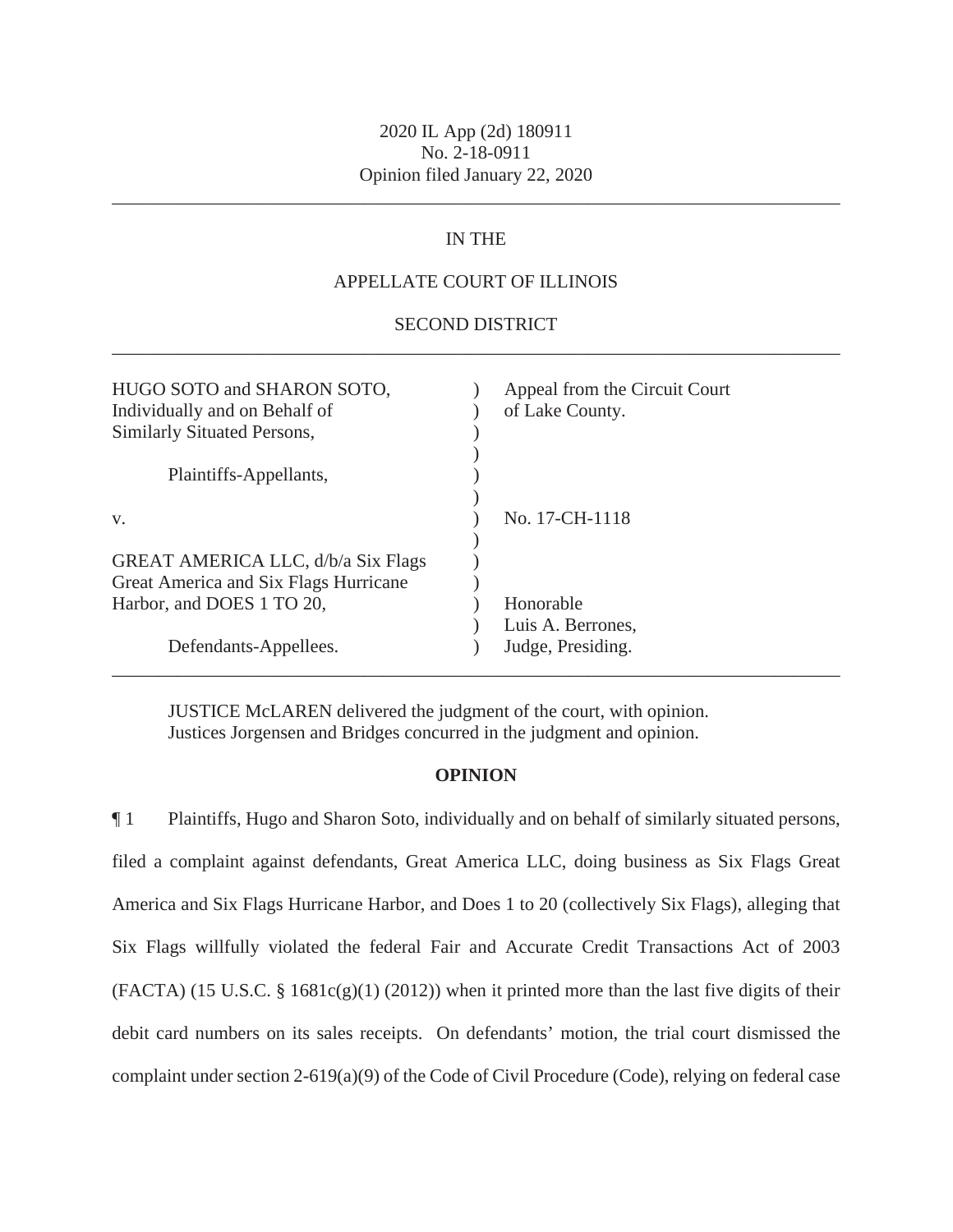law to find that plaintiffs lacked standing to pursue their claim in state court. Plaintiffs appeal and for the following reasons, we reverse and remand for further proceedings.

#### ¶ 2 I. BACKGROUND

¶ 3 FACTA was enacted in 2003 to amend the Fair Credit Reporting Act (FCRA) (15 U.S.C. §§ 1681 *et seq*. (2012)). Section 1681c(g)(1), as amended by FACTA, prohibits a merchant who accepts credit or debit cards from "print[ing] more than the last 5 digits of the card or the expiration date upon any receipt provided to the cardholder at the point of the sale or transaction." 15 U.S.C. § 1681c(g)(1) (2012). FACTA sought to protect the consumer from identity theft and credit- and debit-card fraud. See 15 U.S.C.  $\S$  1681c(g) (2012). A merchant in willful noncompliance with FACTA's requirements is liable to the affected consumer for actual damages resulting from the violation or statutory damages of \$100 to \$1000. 15 U.S.C. § 1681n(a)(1)(A) (2012).

¶ 4 On August 11, 2017, plaintiffs filed a class action complaint alleging that defendants issued printed receipts in willful violation of FACTA. Plaintiffs' claim arose on August 5, 2017, when they used their debit cards to make five food purchases at Six Flags, each time receiving an electronically printed receipt that included at least the first six digits of their debit card numbers in addition to the last four digits.<sup>1</sup> Plaintiffs alleged that Six Flags' conduct exposed them and the members of the class to "an increased risk that their payment card could be compromised." Plaintiffs further alleged that Six Flags either knowingly violated FACTA's truncation requirements or engaged in "reckless conduct" by failing to take necessary steps to prevent the

<sup>&</sup>lt;sup>1</sup> Plaintiffs' complaint variously alleges that the first six and the first eight debit card digits were compromised. Because defendants admit to printing the first six digits in addition to the last four digits, we will use the agreed-upon first-six-digits figure.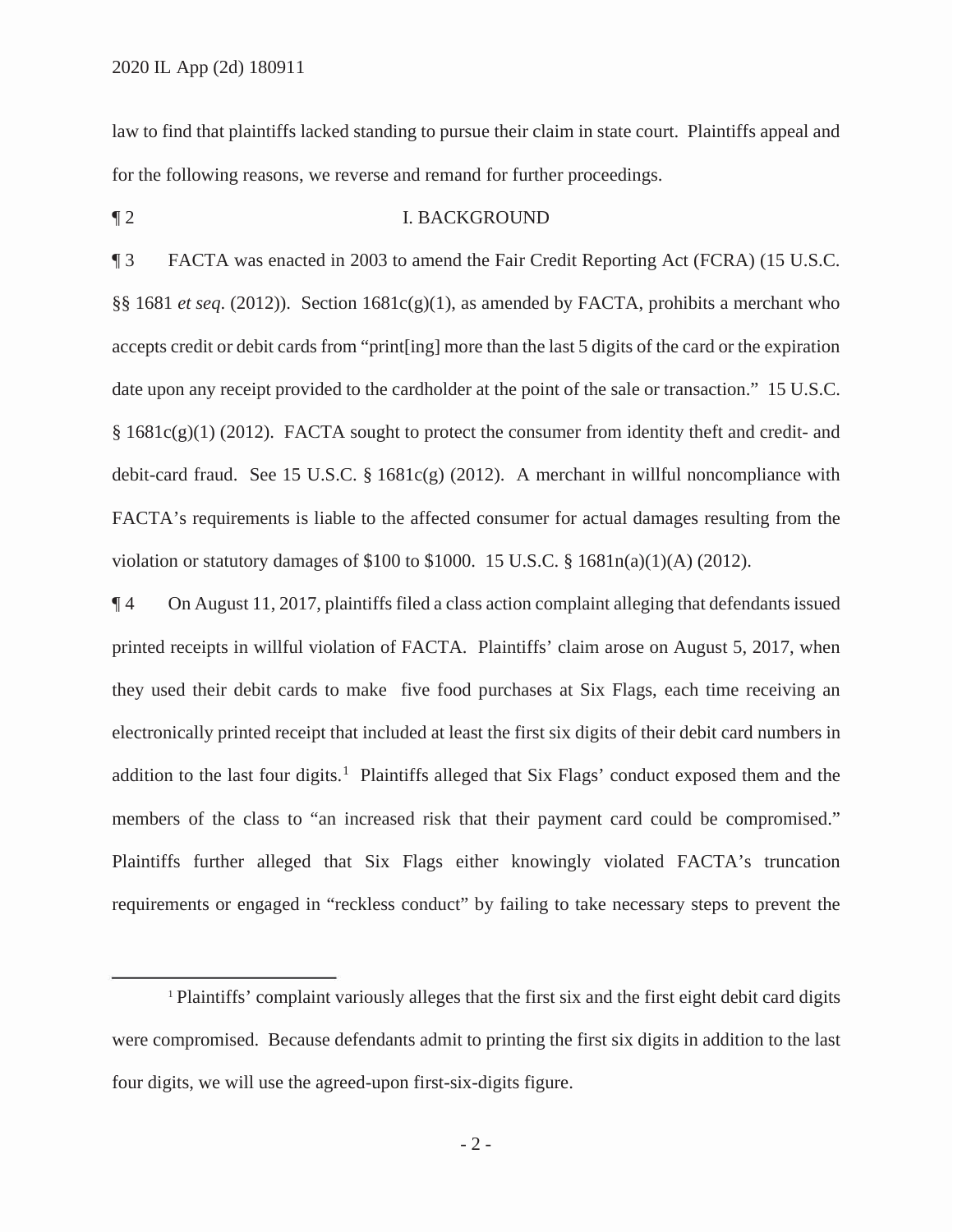requirements from being violated. Plaintiffs sought statutory damages, punitive damages "if the evidence warrants," and attorney fees and costs.

¶ 5 Defendants removed the case to federal district court, citing diversity and federal-question jurisdiction. The district court granted plaintiffs' motion to remand the case to state court, stating: "The parties agree that federal subject matter jurisdiction does not exist here, and Defendant has not demonstrated that Illinois state courts will undeniably dismiss this case on the basis of federal law. As such, remand is the appropriate course of action."

¶ 6 In state court, defendants filed a combined motion to dismiss plaintiffs' complaint under section 2-619.1 of the Code (735 ILCS 5/2-619.1 (West 2016)). Defendants argued, pursuant to section 2-619(a)(9), that plaintiffs lacked standing because they did not allege any injury beyond the improper disclosure of the first six digits of their debit card numbers. According to defendants, plaintiffs could not have been injured by the disclosure because under the numbering system set by the International Standards Organization, the first six digits, defined as the Issuer Identification Number (IIN), identify only the card issuer and reveal no personally identifying information. Defendants also argued, pursuant to section 2-615, that plaintiffs failed to allege facts showing a willful violation of FACTA in issuing the receipts.

 $\P$  7 The trial court granted defendants' motion to dismiss under section 2-619(a)(9) based on standing. The court declined to reach the issue of willfulness and did not rule on the section 2-615 portion of defendants' motion.

- ¶ 8 II. ANALYSIS
- 

# ¶ 9 A. Standard of Review

¶ 10 Defendants' motion to dismiss the complaint was filed pursuant to section 2-619.1 of the Code (*id*.), which allows a party to move to dismiss under both section 2-615 and section 2-619.

-3-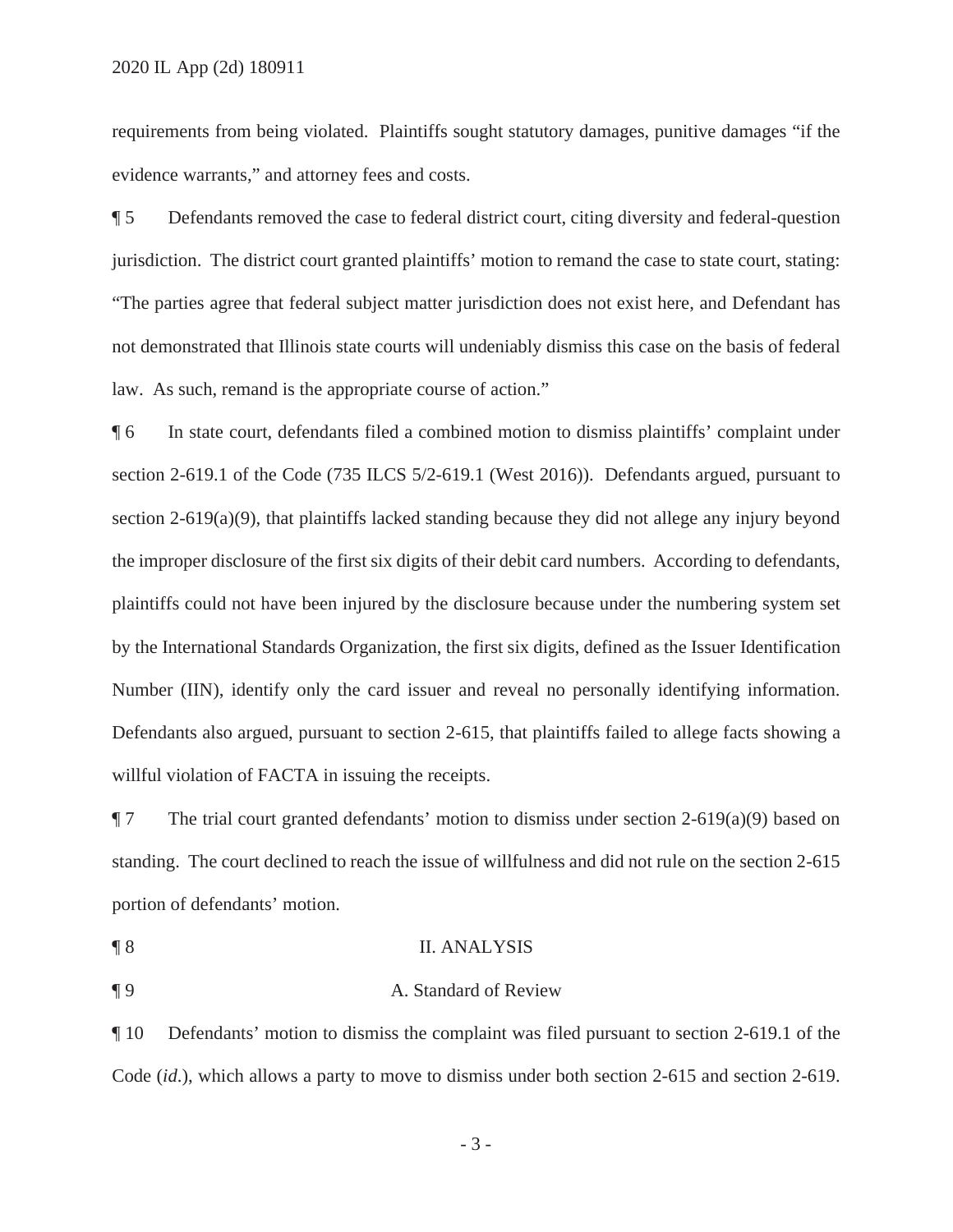*Garlick v. Bloomingdale Township*, 2018 IL App (2d) 171013, ¶ 24. A motion for involuntary dismissal under section 2-615 challenges the legal sufficiency of the pleadings; a section 2-619 motion to dismiss admits the legal sufficiency of the pleadings but asserts certain defects or defenses that defeat the claim. *Davidson v. Gurewitz*, 2015 IL App (2d) 150171, ¶ 8. A dismissal under section 2-619.1 is reviewed *de novo*. *Garlick*, 2018 IL App (2d) 171013, ¶ 24.

 $\P$  11 Defendants cited section 2-619(a)(9), which allows involuntary dismissal where the claim is barred by other affirmative matter avoiding the legal effect of or defeating the claim. 735 ILCS 5/2–619(a)(9) (West 2016). Lack of standing is "affirmative matter" that is properly raised under section 2-619(a)(9). *Muirhead Hui L.L.C. v. Forest Preserve District*, 2018 IL App (2d) 170835, ¶ 21 (citing *Glisson v. City of Marion*, 188 Ill. 2d 211, 220-21 (1999)). The issue of standing presents a question of law and is subject to *de novo* review. *Malec v. City of Belleville*, 384 Ill. App. 3d 465, 468 (2008).

¶ 12 B. Standing

¶ 13 Plaintiffs argue that the trial court erred in determining that they lacked standing to bring this action under FACTA because they did not plead an injury in fact. According to plaintiffs, the statute does not require a plaintiff to plead an injury or actual damages in addition to a statutory violation and, therefore, the court's ruling on standing is incorrect. Defendants contend that Illinois' principles of standing require a "concrete and palpable" injury in fact and that their failure to truncate the first six digits of plaintiffs' debit cards was harmless. Both sides also contest whether defendants adequately pleaded a willful failure to comply with FACTA.

¶ 14 FACTA imposes liability on any person who violates the digit truncation requirements for credit or debit card transactions:

"(g) Truncation of credit card and debit card numbers

-4-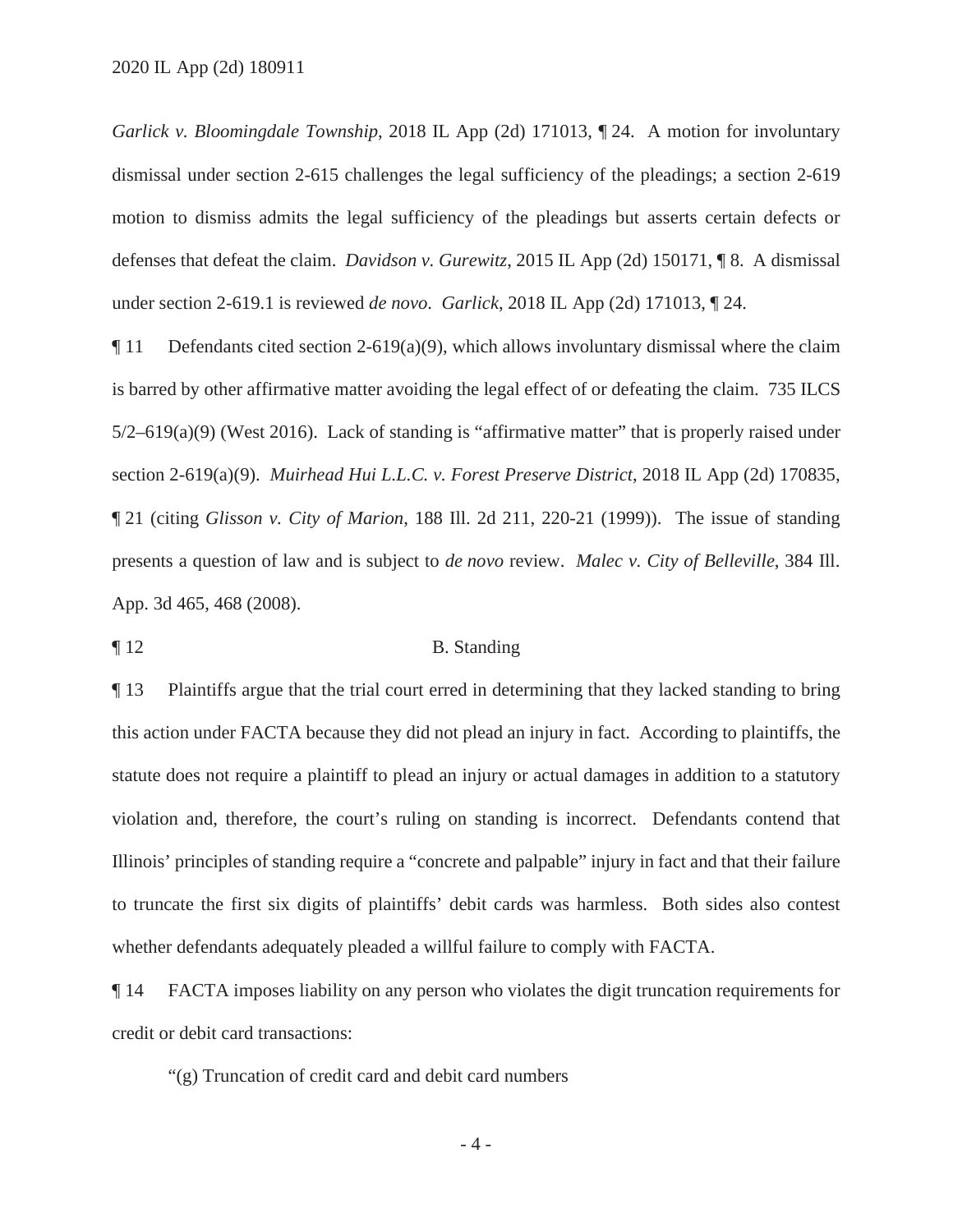## (1) In general

Except as otherwise provided in this subsection, no person that accepts credit cards or debit cards for the transaction of business shall print more than the last 5 digits of the card number or the expiration date upon any receipt provided to the cardholder at the point of the sale or transaction." 15 U.S.C. § 1681c(g)(1) (West 2012).

"(a) In general

Any person who willfully fails to comply with any requirement imposed under this subchapter with respect to any consumer is liable to that consumer in an amount equal to the sum of—

(1)(A) any actual damages sustained by the consumer as a result of the failure *or* damages of not less than \$100 and not more than \$1,000 \*\*\*[.]" (Emphasis added.) 15 U.S.C.. § 1681n(a)(1)(A) (West 2012).

¶ 15 We consider first whether section 1681n required plaintiffs to plead actual damages in addition to a statutory violation in order to establish standing. The primary goal of statutory construction is to ascertain and give effect to the intent of the legislature. *Rosenbach v. Six Flags Entertainment Corp.*, 2019 IL 123186,  $\P$  24. The most reliable indicator of the legislature's intent is the plain language of the statute itself, which must be given its plain and ordinary meaning. *Id*. When the statutory language is plain and unambiguous, the court may not depart from the law's terms by reading into it "exceptions, limitations, or conditions the legislature did not express, nor may [it] add provisions not found in the law." *Id.* If the resolution of an appeal turns on a question of statutory interpretation, *de novo* review is appropriate. *Id.* ¶ 18.

 $\P$ 16 When given its plain and ordinary meaning, the language of section  $1681n(a)(1)(A)$ indicates the legislature's intent that the statute provide alternative recovery for actual damages, if

-5-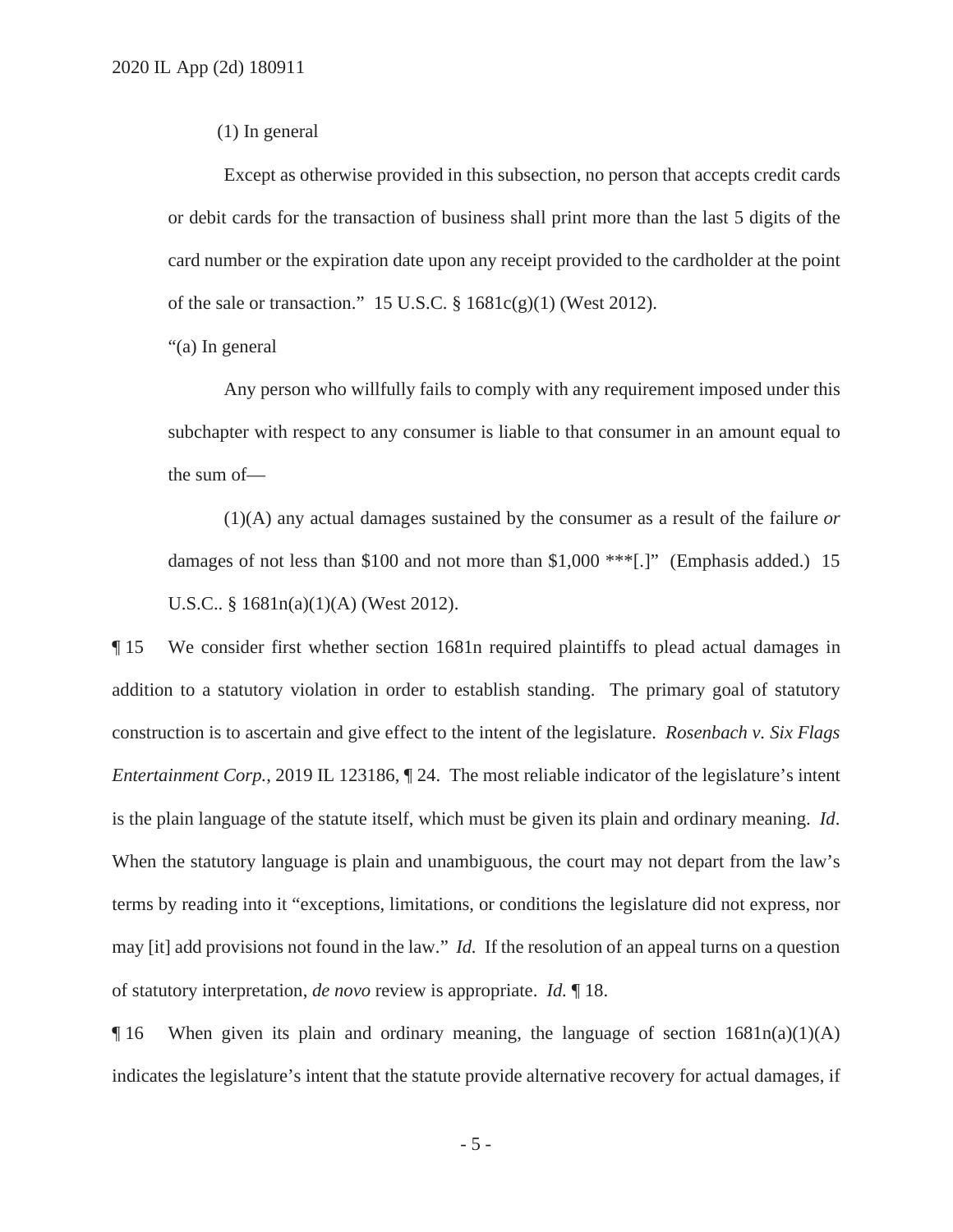any, *or* statutory damages of not less than \$100 and not more than \$1000. The statute uses the word "or," which in its " 'ordinary use is almost always disjunctive, that is, the words it connects are to be given separate meanings' " (*Dinerstein v. Evanston Athletic Clubs, Inc.*, 2016 IL App (1st) 153388, ¶ 45 (citing *Loughrin v. United States*, 573 U.S. \_\_\_, \_\_\_, 134 S. Ct. 2384, 2390 (2014)); see also *In re E.B.*, 231 Ill. 2d 459, 468 (2008) ("[g]enerally, use of the disjunctive indicates alternatives and requires separate treatment of those alternatives" (internal quotation marks omitted)). Under the plain and ordinary meaning of section 1681n(a)(1)(A), actual damages must be pleaded and proved only if the relief sought is actual damages; if the alternative relief of statutory damages is sought, actual damages need not be pleaded or proved.

¶ 17 The disjunctive language in section 1681n is consistent with the statute's intent set forth in section  $1681c(g)$ , that is, "to protect consumers from the risk posed when credit card account information is displayed on printed receipts at the point of sale." *Lee v. Buth-Na-Bodhaige, Inc.*, 2019 IL App (5th) 180033, ¶ 64. Because each alternative stated in section 1681n imposes liability to the consumer, our interpretation furthers FACTA's preventative and deterrent purposes. Accordingly, we conclude that when a person willfully fails to comply with FACTA's truncation requirements, the statute provides a private cause of action for statutory damages and does not require a consumer to suffer actual damages before seeking recourse. See *id*. ¶¶ 64-68 (reversing dismissal on standing grounds where sales receipt provided to the plaintiff contained the first six digits and last four digits of his credit card number); *c.f. Rosenbach*, 2019 IL 123186, ¶ 40 (addressing a violation of the Biometric Information Privacy Act (740 ILCS 14/1 *et seq*. (West 2016)) and holding that "an individual need not allege some actual injury or adverse effect, beyond violation of his or her rights under the [Biometric Information Privacy] Act, in order to \*\*\* be entitled to seek liquidated damages \*\*\* pursuant to the Act").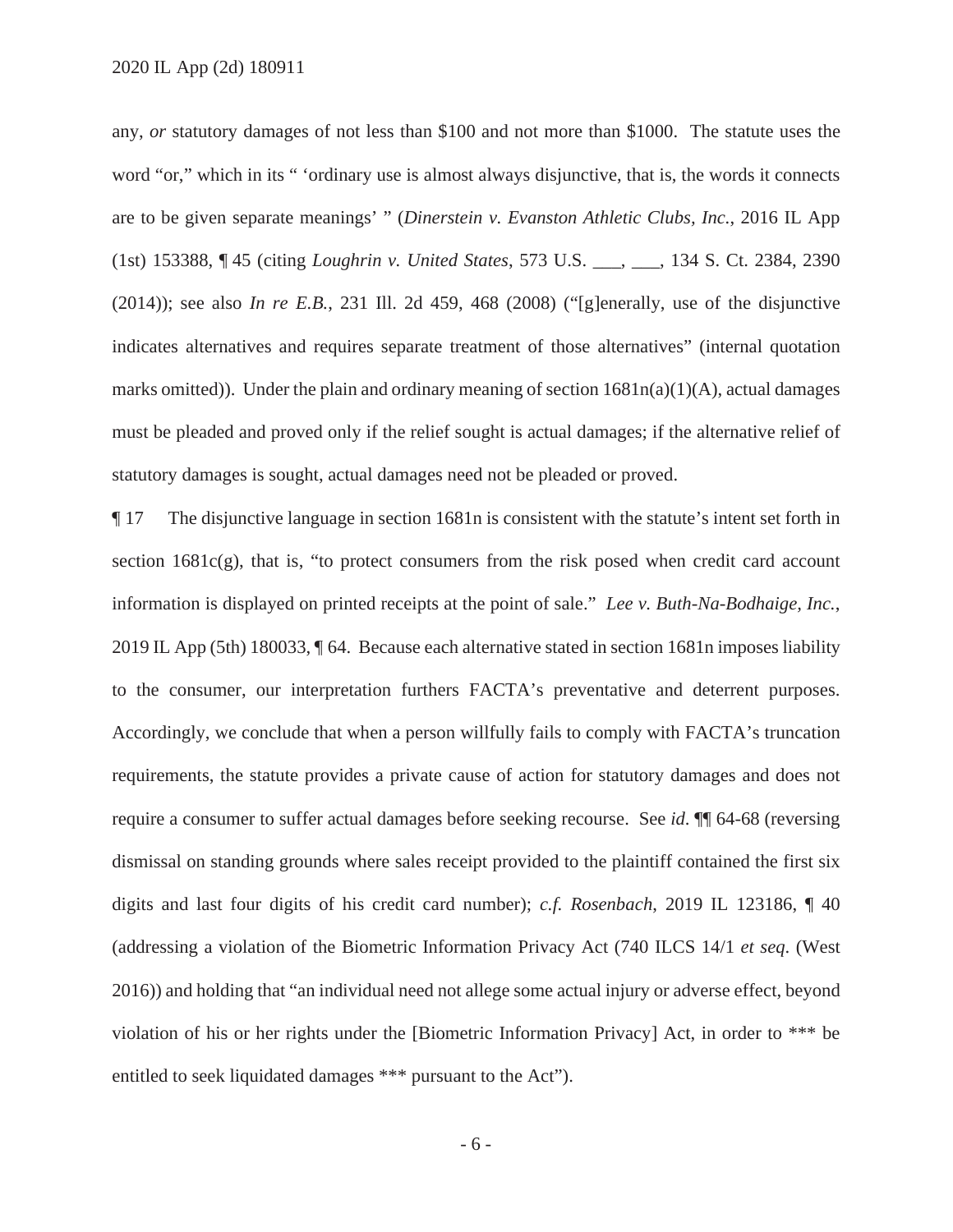2020 IL App (2d) 180911

 $\P$  18 Here, defendants do not propose an interpretation of section  $1681n(a)(1)(A)$ ; rather, they contend that Illinois courts follow federal standing principles, which require pleading actual damages in addition to a statutory violation. Defendants' cited authority persuades otherwise. They rely primarily on *Greer v. Illinois Housing Development Authority*, 122 Ill. 2d 462, 491 (1988), which reiterates the established rule that Illinois courts are not required to follow federal law on "issues of justiciability and standing" and further states that Illinois courts tend to "vary in the direction of greater liberality," that is, to be less restrictive than federal courts in recognizing a plaintiff's standing to bring a claim.

¶ 19 Although defendants acknowledge that Illinois need not follow federal law on standing, they nonetheless argue that federal standing principles apply because *Greer* ("and its progeny") rely on standing criteria under article III of the United States Constitution to define Illinois' requirement of "some injury in fact to a legally cognizable interest": the claimed injury, whether "actual or threatened" must be "distinct and palpable," "fairly traceable" to the defendant's actions, and substantially likely to be redressed by the grant of the requested relief. (Internal quotation marks omitted.) *Id*.

¶ 20 Standing in federal and Illinois courts, however, is controlled by the forums' distinct constitutional provisions. Article III of the United States Constitution limits federal court jurisdiction to actual cases and controversies. U.S. Const., art. III, § 2. "As a result, the doctrine of article III standing has developed to ensure federal courts do not exceed this authority." *Lee*, 2019 IL App (5th) 180033, ¶ 66 (citing *Spokeo, Inc. v. Robins*, 578 U.S. \_\_\_, \_\_\_, 136 S. Ct. 1540, 1547 (2016)). The Illinois Constitution, on the other hand, vests the circuit courts with "jurisdiction to adjudicate all controversies." *Steinbrecher v. Steinbrecher*, 197 Ill. 2d 514, 530 (2001); Ill Const. 1970, art. VI, § 9. Standing in Illinois is not jurisdictional; it is an affirmative

-7-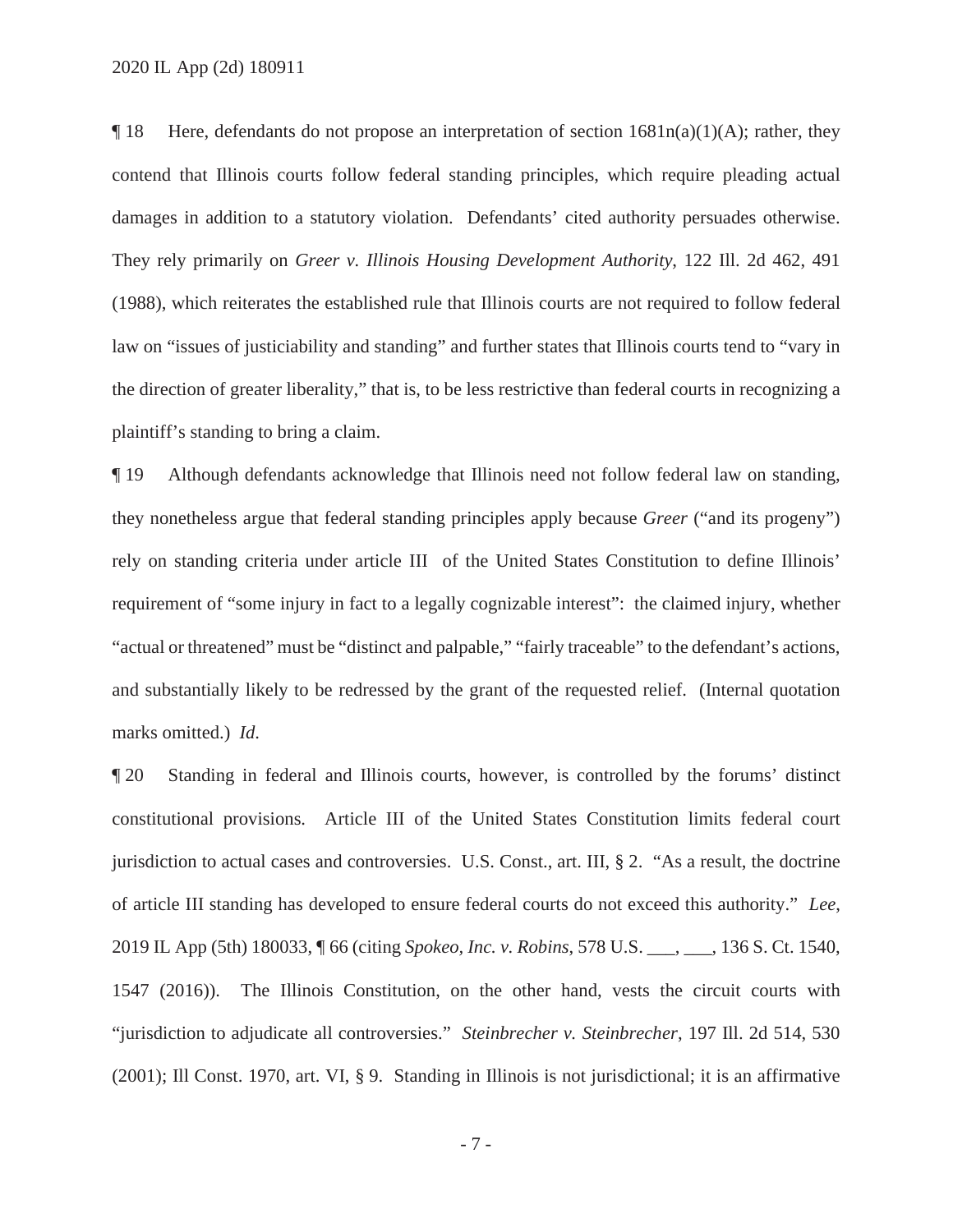defense that the defendant must plead and prove. *People v. \$ 1,124,905 U.S. Currency & One 1988 Chevrolet Astro Van*, 177 Ill. 2d 314, 330 (1997). Although "designed to preclude persons having no interest in a controversy from bringing suit," standing in Illinois "should not be an obstacle to the litigation of a valid claim." *Id.*

¶ 21 Accordingly, Illinois courts may interpret the federal standing criteria less restrictively than federal courts do. See *Soto v. Great America LLC*, No. 17-cv-6902, 2018 WL 2364916, at \*5 (N.D. Ill. May 24, 2018) (remanding the instant matter from federal court to circuit court and noting "the fact that both Illinois courts and federal courts impose an injury-in-fact standing requirement on litigants does not necessarily mean that both forums define that requirement in the same way"); *Greer*, 122 Ill. 2d at 494 (threatened with a "distinct and palpable" injury diminution in the value of their property "fairly traceable" to approval of a projected housing development, which was not a "generalized grievance common to all members of the public" landowners had standing to seek injunctive and declaratory relief and did not need to plead actual harm or injury to maintain their claim) (internal quotation marks omitted)). Guided by the above principles and FACTA's plain language, we hold that plaintiffs had standing to pursue their statutory claims without pleading an actual injury beyond the violation of their statutory rights.

¶ 22 On the one hand, defendants argue that most federal courts view a violation of FACTA's truncation requirements as merely "technical" or "procedural" and hold that such failure is insufficient to establish the actual harm necessary for standing under federal law. On the other hand, defendants acknowledge, through their efforts to distinguish the cases, that some federal courts have held that FACTA does not require a plaintiff to plead an "actual injury" in addition to a statutory violation to have standing. See *Lee*, 2019 IL App (5th) 180033, ¶ 66 n.7 (listing cases that have found that the harm from a FACTA violation is complete at the moment of a statutory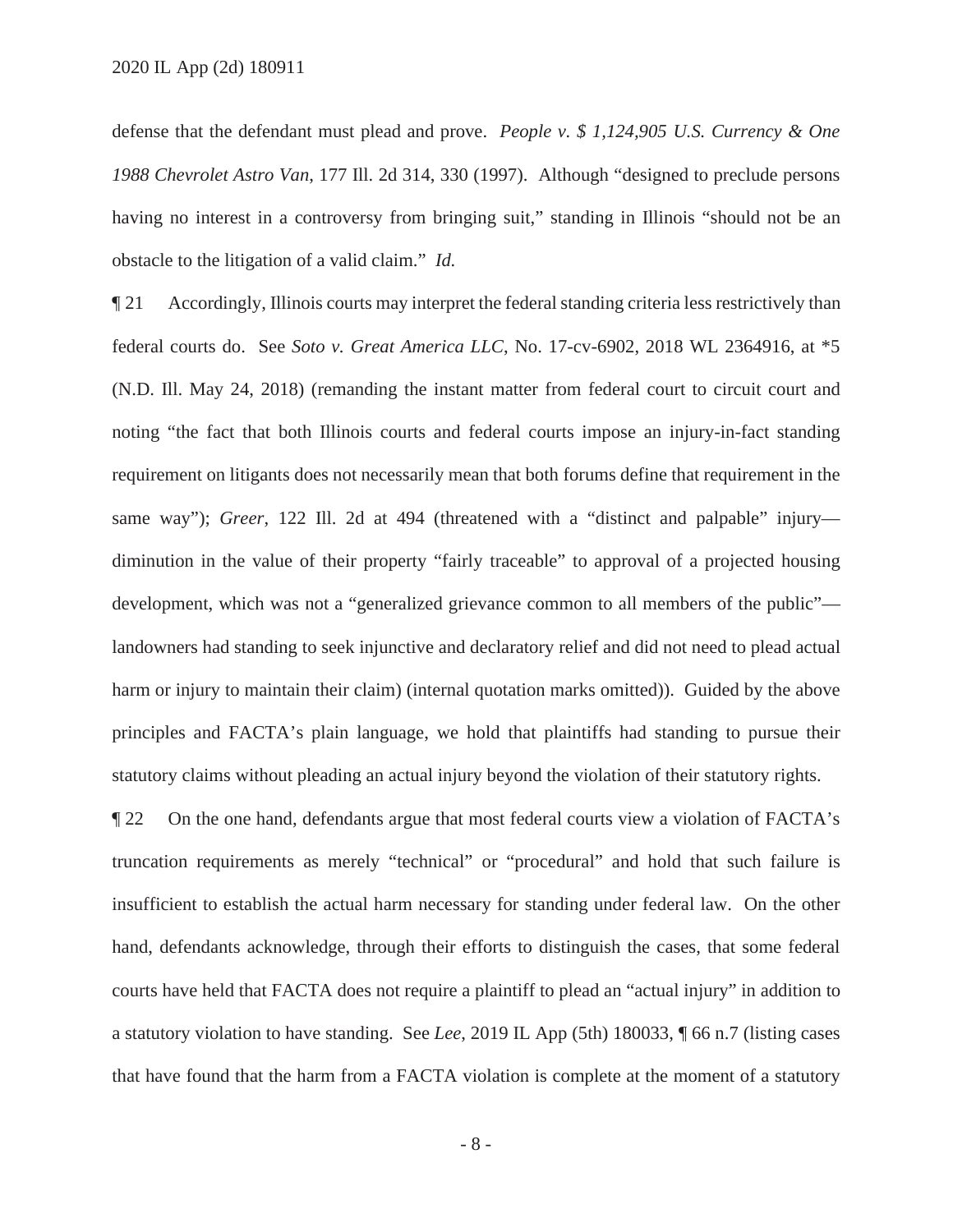violation); *Guarisma v. Microsoft Corp.*, 209 F.Supp.3d 1261, 1266 (S.D. Fla. 2016) (harm is "concrete as soon as a company prints the offending receipt"). Because we are not required to follow federal law on issues of standing, we need not consider the inconsistent positions of the federal courts. *Greer*, 122 Ill. 2d at 491.

¶ 23 According to defendants, printing the first six credit card digits, or the IIN, was a harmless technical violation, because it revealed "no personally identifying information" and "did not expose [plaintiffs] to a risk of identity theft or payment fraud." First, this assertion ignores FACTA's unambiguous prohibition against printing more than the last five digits of a consumer's card number. Second, the assertion effectively challenges the legal sufficiency of the claim, making it inappropriate for a motion to dismiss pursuant to section 2-619(a)(9) of the Code.

 $\P$  24 Section 2-619(a)(9) permits dismissal where the asserted claim is barred by other affirmative matter, avoiding the legal effect of or defeating the claim. 735 ILCS  $5/2-619(a)(9)$ (West 2016). " 'Affirmative matter' " encompasses any defense other than a negation of the essential allegations of the cause of action." *Klein v. DeVries*, 309 Ill. App. 3d 271, 273 (1999) (citing *Kedzie & 103rd Currency Exchange, Inc. v. Hodge*, 156 Ill. 2d 112, 115 (1993)). A motion brought under section  $2-619(a)(9)$ , therefore, admits the legal sufficiency of the plaintiff's cause of action. *Id*. Further, "[i]f the 'affirmative matter' asserted is not apparent on the face of the complaint, the motion must be supported by affidavit." *Kedzie*, 156 Ill. 2d at 116.

¶ 25 Since defendants' motion admitted the legal sufficiency of plaintiffs' cause of action and was not supported by affidavit, defendants' assertion that no injury resulted from printing the first six digits of plaintiffs' debit card numbers were improperly raised in the context of a section 2- 619(a)(9) motion. See *Greer*, 122 Ill. 2d at 494 ("Even in the Federal courts, where lack of article III \*\*\* standing is a bar to jurisdiction, it has been noted that controversies regarding standing are

-9-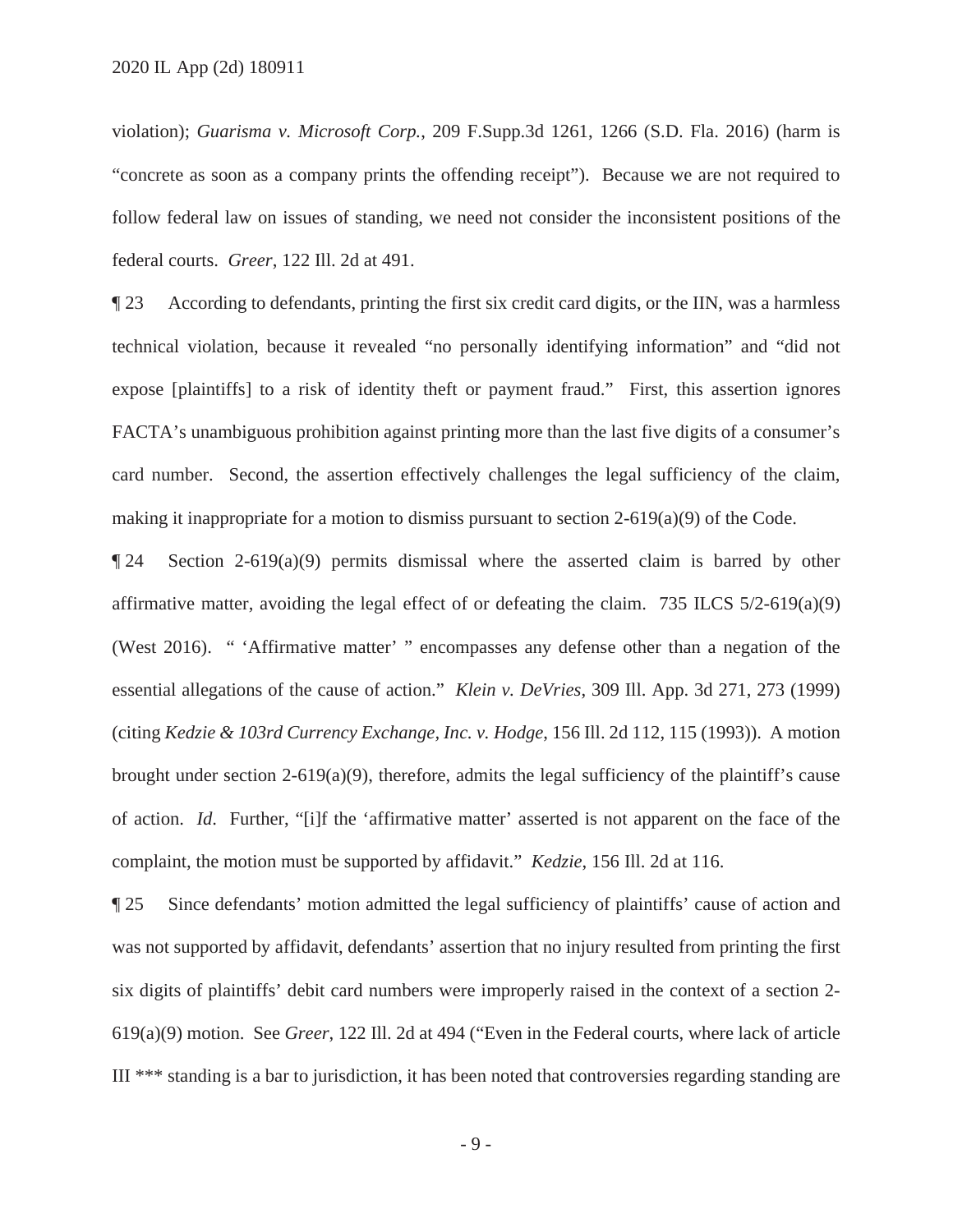best resolved by motions for summary judgment rather than motions for judgment on the pleadings."). Even if we were to consider defendants' harmless-violation theory, it would not impact our disposition of the standing issue, as plaintiffs are not required under Illinois law to plead an injury other than a willful violation of their statutory rights to pursue their claims of statutory damages under FACTA. See *Lee*, 2019 IL App (5th) 180033, ¶¶ 64-68 (holding that an alleged willful violation of FACTA's truncation requirements is sufficient to confer standing upon a customer in state court).

¶ 26 Although *Lee* was published after the parties filed their briefs, we granted plaintiffs' motion to cite it as additional authority. For the above reasons, we conclude that *Lee* was correctly decided. FACTA provides a private cause of action for statutory damages for a willful violation of the statute's truncation requirements, and *Lee* does not require a consumer to suffer actual damages before seeking recourse. See *id*. ¶64; c*f. Rosenbach* 2019 IL 123186, ¶ 40 ("an individual need not allege some actual injury or adverse effect, beyond violation of his or her rights under the [Biometric Information Privacy] Act, in order to qualify as an 'aggrieved' person and be entitled to seek liquidated damages and injunctive relief pursuant to the Act"). Accordingly, we reverse the trial court's dismissal of plaintiffs' complaint pursuant to section 2-619(a)(9).<sup>2</sup>

<sup>2</sup> In a nearly identical case, *Duncan v FedEx Office & Print Services, Inc.*, 2019 IL App (1st) 180857, the Appellate Court, First District, reached the same conclusion. After agreeing upon a settlement, however, the parties moved to dismiss FedEx's appeal to the Illinois Supreme Court. In an order entered November 20, 2019, the supreme court allowed the motion and directed the First District to vacate its judgment and remand the case to the circuit court with directions to dismiss the complaint. *Duncan v. FedEx Office & Print Services, Inc.*, No. 124727 (Ill. Nov. 2019)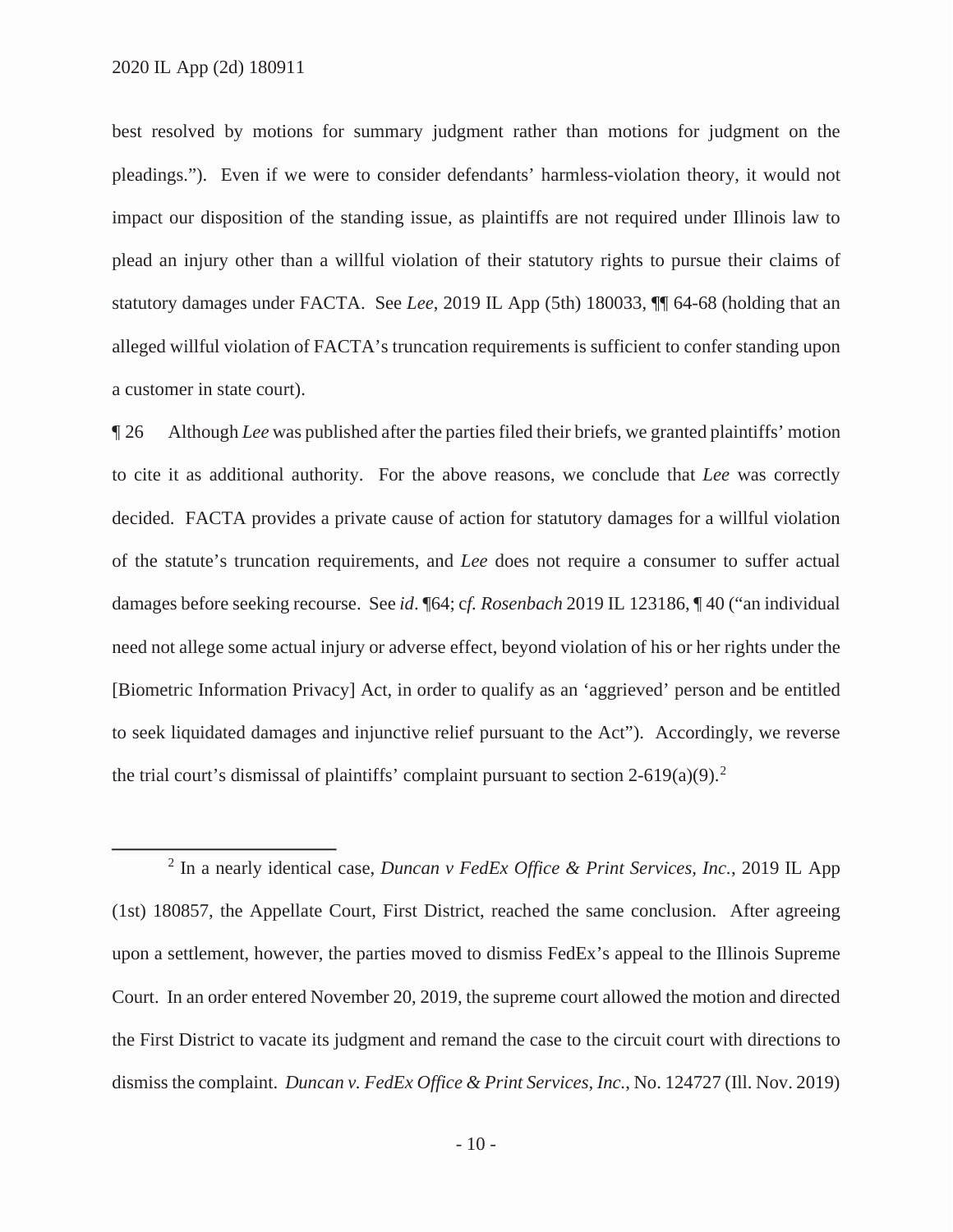## ¶ 27 C. Willfulness

¶ 28 The question remains whether plaintiffs also pleaded a willful violation of the statute. The trial court declined to consider the section 2-615 portion of defendants' section 2-619.1 motion, apparently on the ground that plaintiffs' failure to plead an actual injury sufficient to establish standing could not be cured by further pleading. Defendants nevertheless urge us to affirm the trial court's dismissal of the complaint on the alternative ground that plaintiffs failed to state a claim under FACTA, pursuant to section 2-615. The parties have fully briefed the issue, and as the question of whether willfulness was adequately pleaded is certain to arise on remand, we address defendants' contention that plaintiffs failed to allege a willful violation for which statutory damages would be available.

 $\P$  29 First, defendants claim an ambiguity in section  $1681c(g)(1)$  as amended by FACTA: "no person that accepts credit cards or debit cards for the transaction of business shall print *more* than the last 5 digits of the card number or the expiration date upon any receipt provided to the cardholder at the point of the sale or transaction." (Emphasis added.) 15 U.S.C.  $\S$  1681c(g)(1) (West 2012). Defendants rely upon *Broderick v. 119TCbay, LLC*, 670 F. Supp. 2d 612, 618 (W.D. Mich. 2009), for the proposition that this language does not clarify what "more" modifies—more "card number digits" or more "personally identifying information." In *Broderick*, the printed receipt revealed the first digit of the plaintiff's credit card number, which, the parties agreed, was merely the numeric representation of the card's brand identity, MasterCard. *Id.* at 613-14. The brand name "MasterCard" was also printed out in letters on the receipt, which, the parties further agreed, was legal. *Id*. at 614. The *Broderick* court found that printing both the brand name and

<sup>(</sup>supervisory order).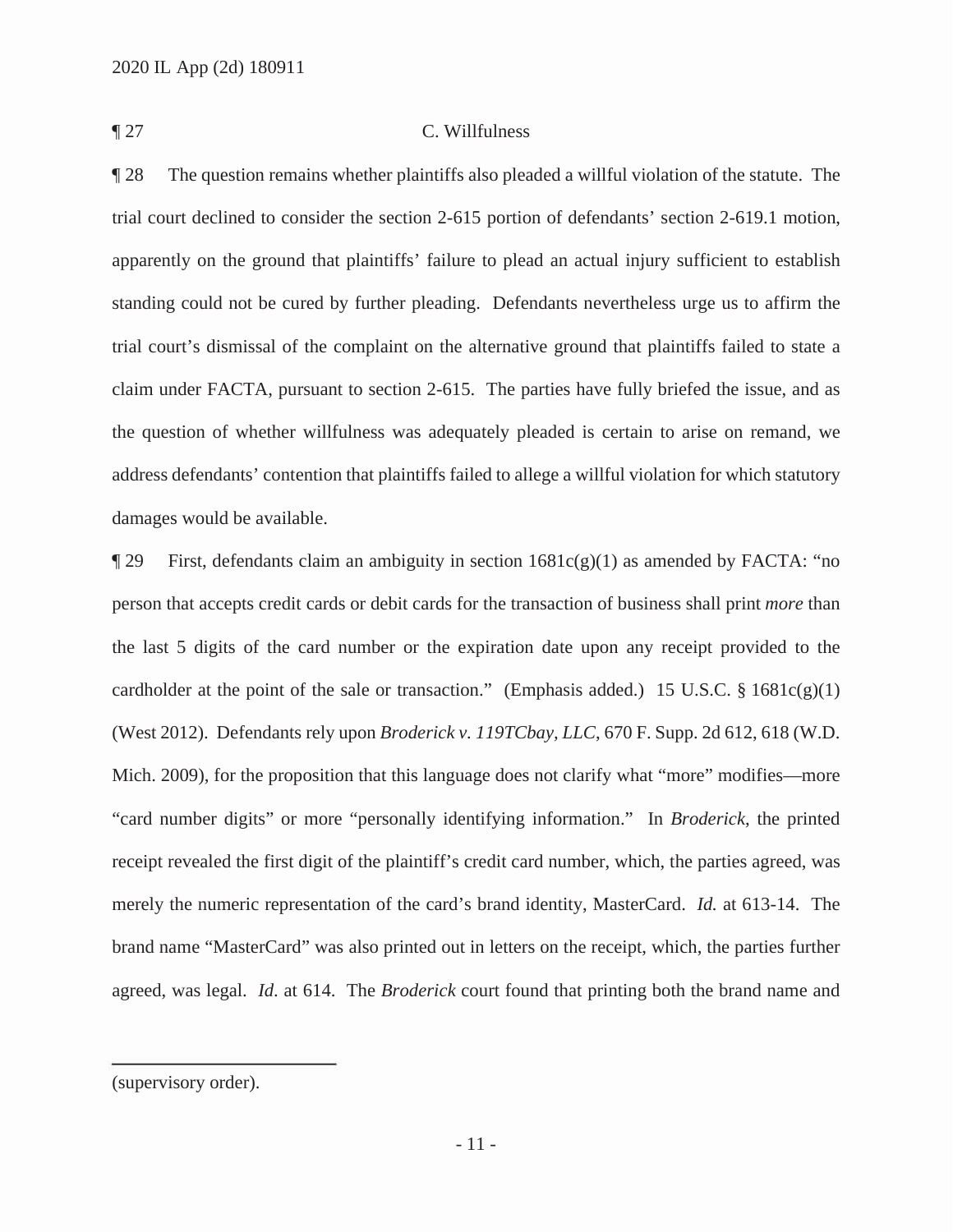brand number of the credit card did not thwart Congress's interest in "preventing the actual harm of real identity theft" (*id.* at 619) and concluded that "Congress meant to limit the personal identifying information that could be printed on a credit card receipt, but not to regulate receipt content of innocuous, non-identifying information, such as the brand name or associated brand number of the credit card" (*id.* at 621).

¶ 30 We are unpersuaded by *Broderick*'s conclusion that section 1681c(g)(1) is ambiguous. See *Gennock v. Kirkland's, Inc.*, No. 17-454, 2017 WL 6883933, at \*8 (W.D. Pa. Nov. 29, 2017) (referring to *Broderick* as "a bizarre outlier" and noting that "it would have been difficult for Congress to be more clear in its language" (internal quotation marks omitted)). Furthermore, we question *Broderick's* relevance here, where defendants printed on their receipts not just the first debit card digit but the first six digits. *See Tchoboian v. Fedex Office & Print Services, Inc.*, No. SACV 10-1008 AG (MLGx), 2011 WL 12842228, at \*3 (C.D. Cal. Jan. 28, 2011) (questioning *Broderick*'s relevance because the defendants printed the first two credit card digits on their receipt).

¶ 31 Defendants next argue that printing the first six digits of plaintiffs' debit card numbers was not a violation of FACTA, let alone a willful violation, because doing so revealed no private financial information and, therefore, plaintiffs were not harmed. We reject the suggestion that only harmful violations can be willful and further note that the question of whether printing the first six digits was harmful has not been resolved at this pleading stage.

¶ 32 Defendants also contend that plaintiffs' specific allegations inadequately allege a FACTA violation that was willful. Liability for "willfully" failing to comply with FCRA (and by extension FACTA) extends to acts known to violate FCRA and also to reckless disregard of statutory duty. *Safeco Insurance Co. of America v. Burr*, 551 U.S. 47, 56-57 (2007). A reckless violation is

- 12 -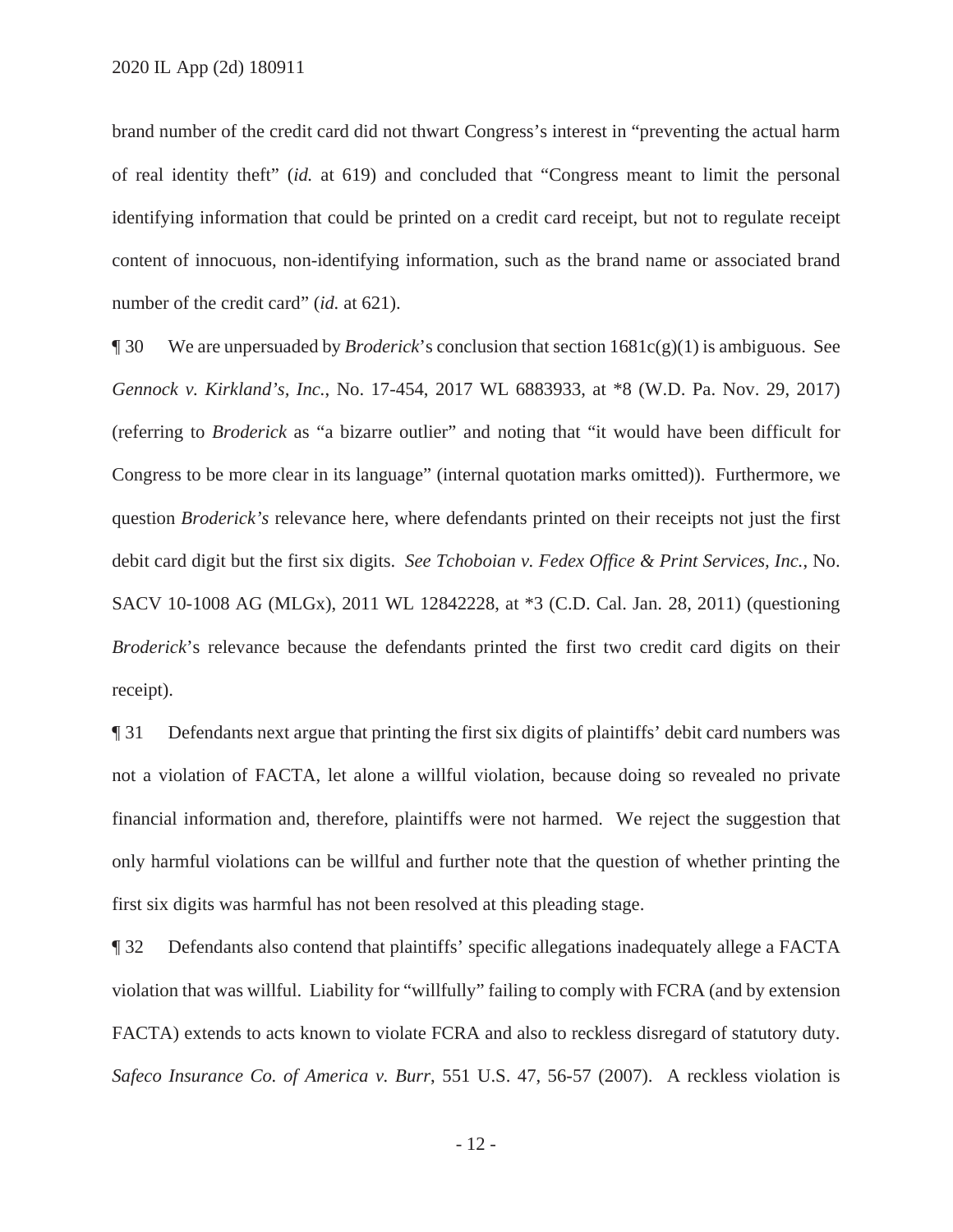conduct that violates an objective standard—*i.e.*, "action entailing an unjustifiably high risk of harm that is either known or so obvious that it should be known." (Internal quotation marks omitted.) *Id*. at 68 (citing *Farmer v. Brennan*, 511 U.S. 825, 836 (1994)).

¶ 33 Here, plaintiffs allege that defendants acted willfully, because (1) FACTA mandated compliance by December 4, 2006; (2) defendants failed to audit their point-of-sale terminals after software changes; (3) at least once a year, VISA, MasterCard, Discover, and American Express issued updated rules and regulations that included FACTA's truncation requirements; and (4) defendants' contracts with card-issuing organizations required defendants to comply with VISA's and MasterCard's rules and regulations on FACTA's truncation requirements. Plaintiffs' complaint avers that defendants were on notice of FACTA's truncation requirements, and therefore it is plausible to infer from the facts pleaded either a knowing or a reckless violation. See *id.* at 56-57.

¶ 34 Moreover, issues of willfulness frequently involve facts beyond the pleadings and thus "often cannot be resolved at the motion to dismiss stage." *Lavery v. RadioShack Corp*., No. 13 cv-05818, 2014 WL 2819037, at \*2 (N.D. Ill. June 23, 2014). Illinois courts have recognized that determining whether there has been willful conduct "necessitates close scrutiny of the facts as disclosed by the evidence." *Yuretich v. Sole*, 259 Ill. App. 3d 311, 313 (1994) ("[w]here facts of necessity are within defendant's knowledge and not within plaintiff's knowledge, a complaint which is as complete as the nature of the case allows is sufficient"). Under the circumstances, we hold that plaintiffs adequately alleged a knowing violation or a reckless disregard of FACTA's truncation requirements.

¶ 35 We conclude that, in addition to establishing standing by praying for statutory damages, plaintiffs pleaded sufficient facts to allege a willful violation of FACTA and, therefore, pleaded a

- 13 -